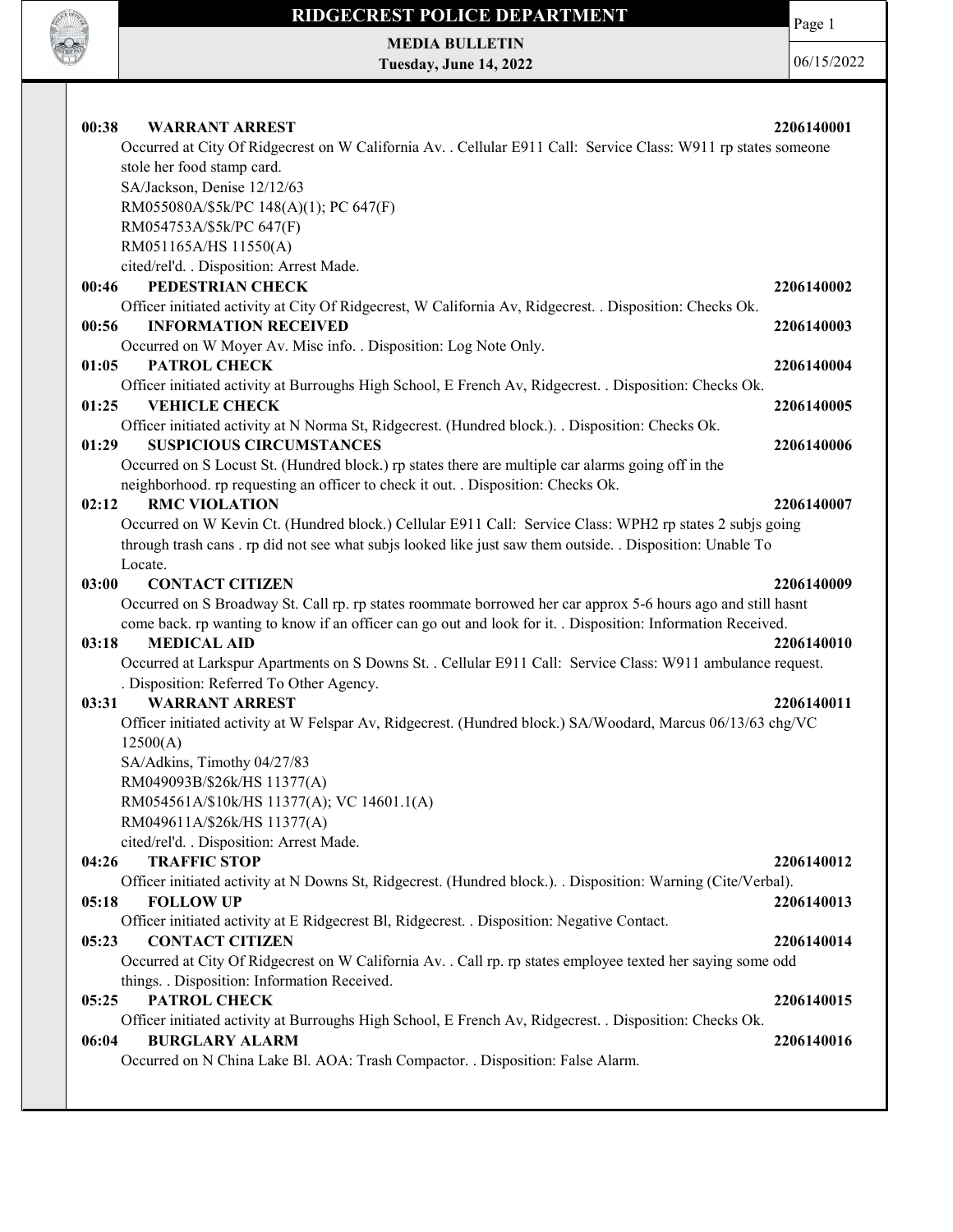

MEDIA BULLETIN Tuesday, June 14, 2022 Page 2

06/15/2022

| 06:54 | <b>CITIZEN ASSIST</b><br>Officer initiated activity at City Of Ridgecrest, W Ward Av/N Norma St, Ridgecrest. . Disposition: Assisted. | 2206140017 |
|-------|---------------------------------------------------------------------------------------------------------------------------------------|------------|
| 07:05 | <b>WARRANT ARREST</b>                                                                                                                 | 2206140018 |
|       | Officer initiated activity at N Norma St, Ridgecrest. (Hundred block.) SA/Rosania, Joseph Edward 04/29/1990                           |            |
|       | WNO/RM055671A Bail/3k Chg/11364 HS/11377(a) HS Cited and released. . Disposition: Arrest Made.                                        |            |
| 07:35 | <b>RECKLESS VEHICLE</b>                                                                                                               | 2206140019 |
|       | Occurred at N China Lake Bl/W Drummond Av. RP states a dark red ford sedan was swerving all over the road                             |            |
|       | and ran a red light at Drummond and China Lake - last seen going WB on Drummond. . Disposition: Gone Prior                            |            |
|       | to Arrival.                                                                                                                           |            |
| 07:35 | <b>WARRANT ARREST</b><br>Officer initiated activity at S Norma St, Ridgecrest. SA/Francoso, Tina Marie 05/25/1964 WNO/RM056195A       | 2206140020 |
|       | Bail/1k Chg/14601.1(a) VC Supp to 22-947                                                                                              |            |
|       | Cited and released. . Disposition: Arrest Made.                                                                                       |            |
| 07:42 | <b>BRANDISHING A WEAPON</b>                                                                                                           | 2206140021 |
|       | Occurred on N Helena St. Male and female having domestic dispute and neighbor saw the male shove the                                  |            |
|       | female                                                                                                                                |            |
|       | SA/Newton, Steven Lee 07/31/1992 Open Chgs/417(a)(2) PC; 29825(A) PC; 11370.1(A) HS; 273A(B) PC; 11550                                |            |
|       | (A) HS; 11350(A) HS Booked CRF. . Disposition: Arrest Made.                                                                           |            |
| 07:46 | <b>INFORMATION RECEIVED</b>                                                                                                           | 2206140022 |
|       | Occurred on W Moyer Av. . Disposition: Information Received.                                                                          |            |
| 08:42 | POSITIVE CITIZEN CONTACT                                                                                                              | 2206140023 |
|       | Officer initiated activity at Pregnancy Care Center, E Ridgecrest Bl, Ridgecrest. . Disposition: Necessary Action                     |            |
|       | Taken.                                                                                                                                |            |
| 09:35 |                                                                                                                                       |            |
|       | <b>HIT AND RUN REPORT</b>                                                                                                             | 2206140024 |
|       | Occurred at Heather Stone Medical Clinic on N Heritage Dr. . RP's veh had someone back up into it and took                            |            |
|       | off. . Disposition: Log Note Only.                                                                                                    |            |
| 09:43 | <b>INFORMATION</b>                                                                                                                    | 2206140025 |
| 10:04 | Occurred on N Sahara Dr. RP WOULD LIKE TO PROVIDE INFO. . Disposition: Information Received.<br><b>UNWANTED SUBJECT</b>               | 2206140026 |
|       | Occurred on W Wildflower. RP states her son is unwanted on her property - referred to KCSO. . Disposition:                            |            |
|       | Referred To Other Agency.                                                                                                             |            |
| 10:06 | <b>ACO CALL</b>                                                                                                                       | 2206140027 |
|       | Occurred on N China Lake Bl. (Hundred block.) DECEASED CAT SOUTHBOUND LANE. . Disposition: Log                                        |            |
|       | Note Only.                                                                                                                            |            |
| 10:18 | <b>HARASSMENT</b>                                                                                                                     | 2206140028 |
|       | Occurred on N Gold Canyon Dr. keeps harassing her-RP wants contact. Disposition: Log Note Only.                                       |            |
| 10:36 | <b>TRAFFIC STOP</b>                                                                                                                   | 2206140029 |
|       | Officer initiated activity at S Warner St, Ridgecrest. (Hundred block.). . Disposition: Citation.                                     |            |
| 10:45 | <b>290 REGISTRANT</b>                                                                                                                 | 2206140030 |
|       | Occurred at City Of Ridgecrest on W California Av. Disposition: Necessary Action Taken.                                               |            |
| 10:58 | <b>MEDICAL AID</b>                                                                                                                    | 2206140031 |
| 11:29 | Occurred on S Greenlawn St. Ambulance request. . Disposition: Referred To Other Agency.<br><b>WELFARE CHECK</b>                       | 2206140032 |
|       | Occurred on W Coral Av. RP states that the subj at this home is just rambling about a lot of things after                             |            |
|       | declining an ambulance. . Disposition: Negative Contact.                                                                              |            |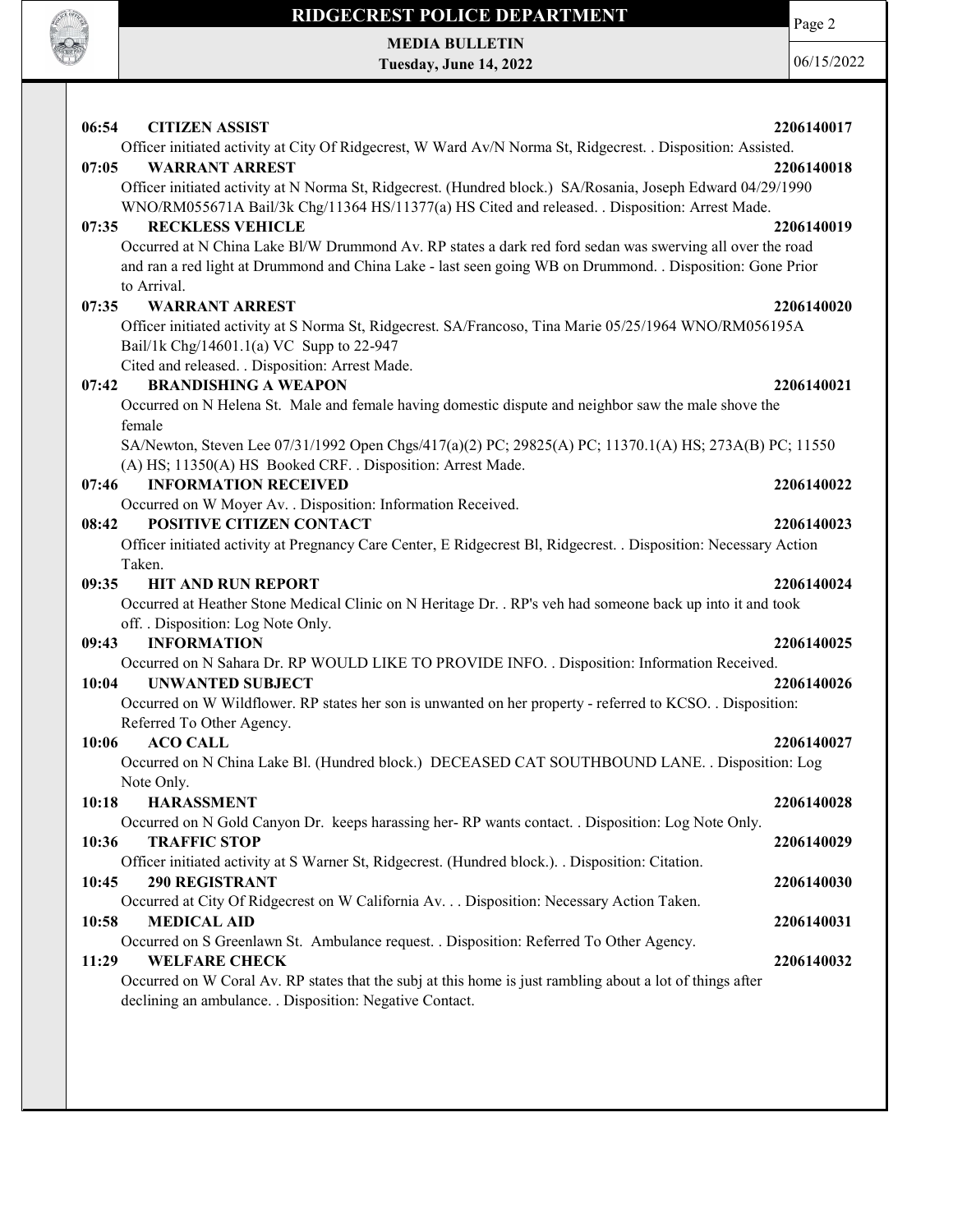

## RIDGECREST POLICE DEPARTMENT MEDIA BULLETIN

Tuesday, June 14, 2022

06/15/2022

Page 3

| 11:39 | <b>ACO - ANIMAL BITE</b>                                                                                                             | 2206140033 |
|-------|--------------------------------------------------------------------------------------------------------------------------------------|------------|
|       | Occurred on E Commercial Av. Rp states her son was bitten this morning by her moms dog/dog is currently                              |            |
|       | locked in the bathroom due to his aggressive behavior with the other animals and people in the home this                             |            |
|       | morning. . Disposition: Animal Control Handled.                                                                                      |            |
| 11:41 | <b>HARASSMENT</b>                                                                                                                    | 2206140034 |
|       | Occurred at City Of Ridgecrest on W California Av. . RP states boyfriend's ex is continuously texting her and                        |            |
|       | will not leave her alone RP is requesting contact via 21. Disposition: Information Provided.                                         |            |
| 11:42 | <b>TICKET SIGN OFF</b>                                                                                                               | 2206140035 |
| 11:47 | Occurred at City Of Ridgecrest on W California Av. . Ticket sign off in the lobby. . Disposition: Call Cancelled.<br><b>ACO CALL</b> | 2206140036 |
|       | Occurred at Moms Furniture on N China Lake Bl. . Dead cat against the median in the south bound lanes. .                             |            |
|       | Disposition: Log Note Only.                                                                                                          |            |
| 11:47 | <b>INFORMATION</b>                                                                                                                   | 2206140037 |
|       | Officer initiated activity at City Of Ridgecrest, W California Av, Ridgecrest. . Disposition: Report Taken.                          |            |
| 12:11 | <b>SHOPLIFTING</b>                                                                                                                   | 2206140038 |
|       | Occurred at Home Depot on N China Lake Bl. . WMA/30's/5'4/GREEN-WHI HAT/GRAY SWEATER/BLK                                             |            |
|       | JEANS/BLK BACKPACK in Aisle 6                                                                                                        |            |
|       | SA/Dibble, Aaron Michael 04/06/89 SBSO WNO/MWV 21001123 Bail/60K Chg/11550(a) HS                                                     |            |
|       | Cited/rel'd at scene. . Disposition: Arrest Made.                                                                                    |            |
| 12:13 | <b>CONTACT CITIZEN</b>                                                                                                               | 2206140039 |
|       | Occurred at City Of Ridgecrest on W California Av. Disposition: Duplicate Call Entered.                                              |            |
| 12:14 | <b>CONTACT CITIZEN</b>                                                                                                               | 2206140040 |
|       | Occurred at City Of Ridgecrest on W California Av. . RP would like to talk to an officer regarding them coming                       |            |
|       | to her house multiple times. . Disposition: Negative Contact.                                                                        |            |
|       |                                                                                                                                      |            |
| 12:40 | <b>ACO CALL</b>                                                                                                                      | 2206140041 |
|       | Officer initiated activity at N China Lake Bl, Ridgecrest. (Hundred block.) deceased cat. . Disposition: Animal                      |            |
|       | Control Handled.                                                                                                                     |            |
| 12:50 | PROBATION SEARCH                                                                                                                     | 2206140042 |
|       | Officer initiated activity at W Haloid Av, Ridgecrest. . Disposition: Necessary Action Taken.                                        |            |
| 12:54 | <b>SUSPICIOUS VEHICLE</b>                                                                                                            | 2206140043 |
|       | Occurred at S China Lake Bl/W Bowman Rd. Following a vehicle w 2 occupants, who possibly were inside a                               |            |
|       | vacant residence, and in possession of stolen property from that residence. . Disposition: Unable To Locate.                         |            |
| 13:10 | <b>STOLEN VEHICLE REPORT</b>                                                                                                         | 2206140044 |
|       | Occurred at Super 8 Motel on S China Lake Bl. . Contact in the lobby of the motel- rp states stole the females                       |            |
|       | vehicle, phone and other identity documents from the female and left the motel shortly after 11am                                    |            |
|       | Disposition: Report Taken.                                                                                                           |            |
| 13:25 | <b>WELFARE CHECK</b>                                                                                                                 | 2206140045 |
|       | Occurred on N Fairview St. Rp states there is no air conditioning in the home, there are multiple children and 2                     |            |
|       | adults living there rp also states they are burning trash in their yard on a regular basis. . Disposition: Checks                    |            |
|       | Ok.                                                                                                                                  |            |
| 13:31 | <b>INFORMATION RECEIVED</b>                                                                                                          | 2206140046 |
|       | Occurred on W Moyer Av. INFO REC. . Disposition: Log Note Only.                                                                      |            |
| 13:32 | <b>FRAUDULENT REPORT</b>                                                                                                             | 2206140047 |
|       | Occurred at City Of Ridgecrest on W California Av. . Rp in the lobby-would like to report EBT fraud. .                               |            |
|       | Disposition: Negative Contact.                                                                                                       |            |
| 13:33 | <b>DISABLED VEHICLE</b>                                                                                                              | 2206140048 |
|       | Officer initiated activity at E Ridgecrest Bl/N Sunland St, Ridgecrest. . Disposition: Assisted.                                     |            |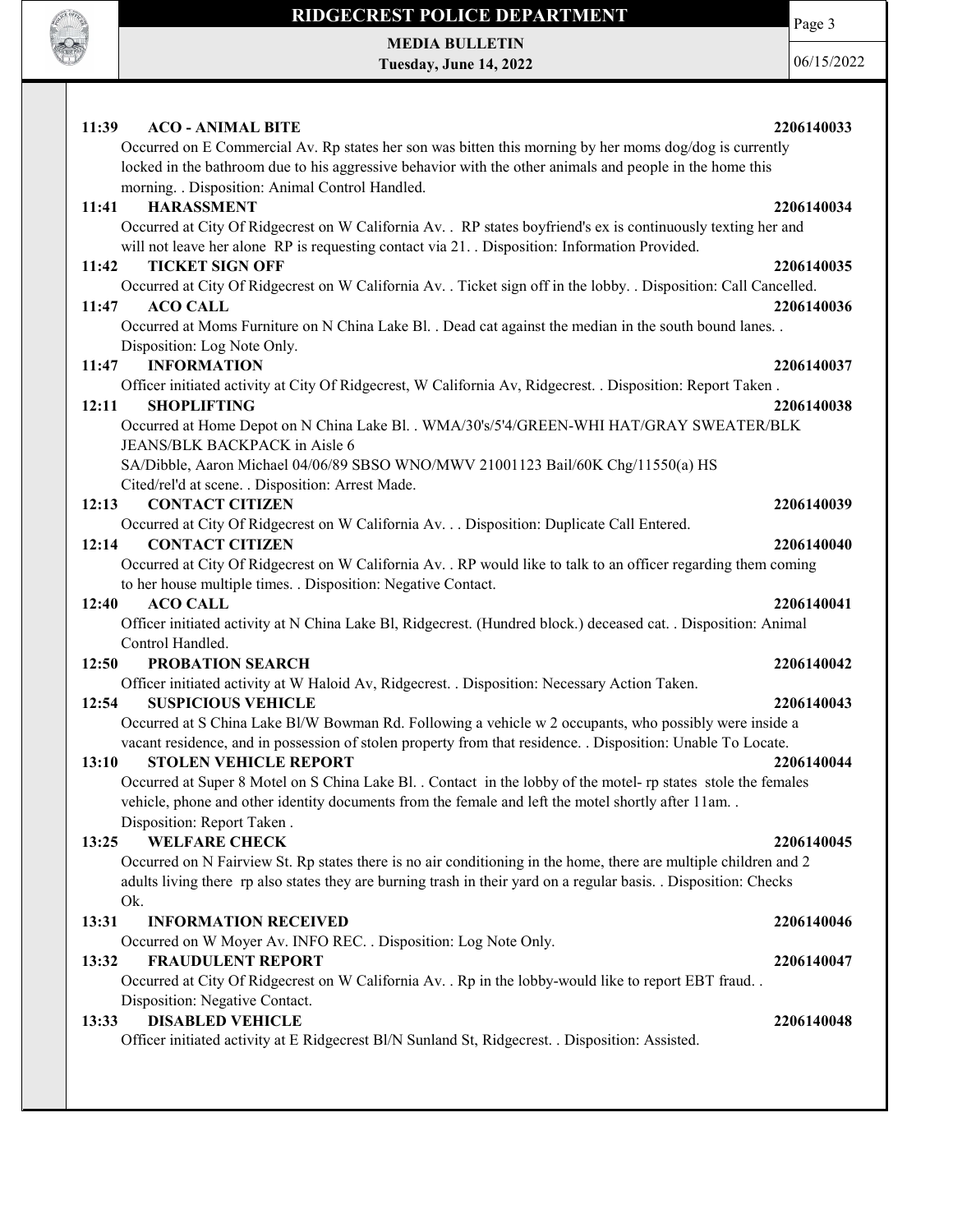

MEDIA BULLETIN Tuesday, June 14, 2022 Page 4

06/15/2022

| <b>CONTACT CITIZEN</b><br>13:48<br>Occurred at City Of Ridgecrest on W California Av. . CALL RP/would like to speak to WC about a case. . | 2206140049 |
|-------------------------------------------------------------------------------------------------------------------------------------------|------------|
| Disposition: Information Provided.                                                                                                        |            |
| <b>INFORMATION RECEIVED</b><br>15:09                                                                                                      | 2206140050 |
| Occurred on W Moyer Av. Info rec. . Disposition: Log Note Only.                                                                           |            |
| 15:17<br><b>RMC VIOLATION</b><br>Occurred at Upjohn Park on E Upjohn Av. . QUAD PULLING WAGON AND 2 DIRTBIKES RIDING IN                   | 2206140051 |
| UPJOHN PARK. . Disposition: Gone Prior to Arrival.                                                                                        |            |
| <b>WELFARE CHECK</b><br>15:24                                                                                                             | 2206140052 |
| Occurred on S Fountain St. Welck on RP would like a call back after WELCK is done. . Disposition: Checks                                  |            |
| Ok.                                                                                                                                       |            |
| 15:53<br><b>FRAUDULENT REPORT</b>                                                                                                         | 2206140053 |
| Occurred on S Farragut St. RP states that someone made an online order with her name and made a fake e-mail                               |            |
| address in her name. . Disposition: Information Provided.                                                                                 |            |
| <b>INFORMATION RECEIVED</b><br>15:53                                                                                                      | 2206140054 |
| Occurred on W Moyer Av. . Disposition: Log Note Only.                                                                                     |            |
| <b>TRAFFIC STOP</b><br>16:06                                                                                                              | 2206140055 |
| Officer initiated activity at N Norma St, Ridgecrest. (Hundred block.). . Disposition: Warning (Cite/Verbal).<br>16:23<br><b>OVERDOSE</b> |            |
| Occurred on N Norma St. Cellular E911 Call: Service Class: W911<br>Possible attempted suicide. . Disposition:                             | 2206140056 |
| Referred To Other Agency.                                                                                                                 |            |
| <b>INFORMATION RECEIVED</b><br>16:39                                                                                                      | 2206140057 |
| Occurred on W Moyer Av. MISC INFO. . Disposition: Log Note Only.                                                                          |            |
| 16:45<br><b>FOLLOW UP</b>                                                                                                                 | 2206140058 |
| Officer initiated activity at W Wilson Av, Ridgecrest. . Disposition: Negative Contact.                                                   |            |
| 16:47<br><b>ASSIST OTHER DEPARTMENT</b>                                                                                                   | 2206140059 |
| Occurred at College Community Services on N Norma St. . Uncooperative subject. . Disposition: Assisted.                                   |            |
| 911 WIRELESS CALL<br>16:52                                                                                                                | 2206140060 |
| Occurred on W Reeves Av. Cellular E911 Call: Service Class: WPH2 Hang up. Second call, med aid request                                    |            |
| Disposition: Referred To Other Agency.                                                                                                    |            |
| <b>THEFT OF IDENTIFICATION</b><br>16:54                                                                                                   | 2206140061 |
| Occurred on W Robertson Av. Rp had money taken out of their bank account. Contact via 21. . Disposition:                                  |            |
| Log Note Only.<br><b>BATTERY REPORT</b><br>17:02                                                                                          | 2206140062 |
| Occurred on W Haloid Av. CALL RP/states she was shoved hard by her granddaughter while at her                                             |            |
| (granddaughters) house /rp no longer on scene. . Disposition: Log Note Only.                                                              |            |
| <b>SUSPICIOUS CIRCUMSTANCES</b><br>17:22                                                                                                  | 2206140063 |
| Occurred at Pearson Park on N Mono St. . See 0064. . Disposition: Duplicate Call Entered.                                                 |            |
| <b>BRANDISHING A WEAPON</b><br>17:23                                                                                                      | 2206140064 |
| Occurred at Pearson Park on W Vicki Av/N Downs St. . Cellular E911 Call:                                                                  |            |
| 2 boys on scooters, at least one w a possible handgun or a bb gun, brandished the weapon at least twice at                                |            |
| different boys. . Disposition: Necessary Action Taken.                                                                                    |            |
| <b>BURGLARY ALARM</b><br>18:53                                                                                                            | 2206140065 |
| Occurred on N Jessica St. Residential burg. . Disposition: False Alarm.                                                                   |            |
| 19:01<br><b>CONTACT CITIZEN</b>                                                                                                           | 2206140066 |
| Occurred at Home Depot on N China Lake Bl. . Call rp regarding an attempted theft. . Disposition: Information<br>Provided.                |            |
|                                                                                                                                           |            |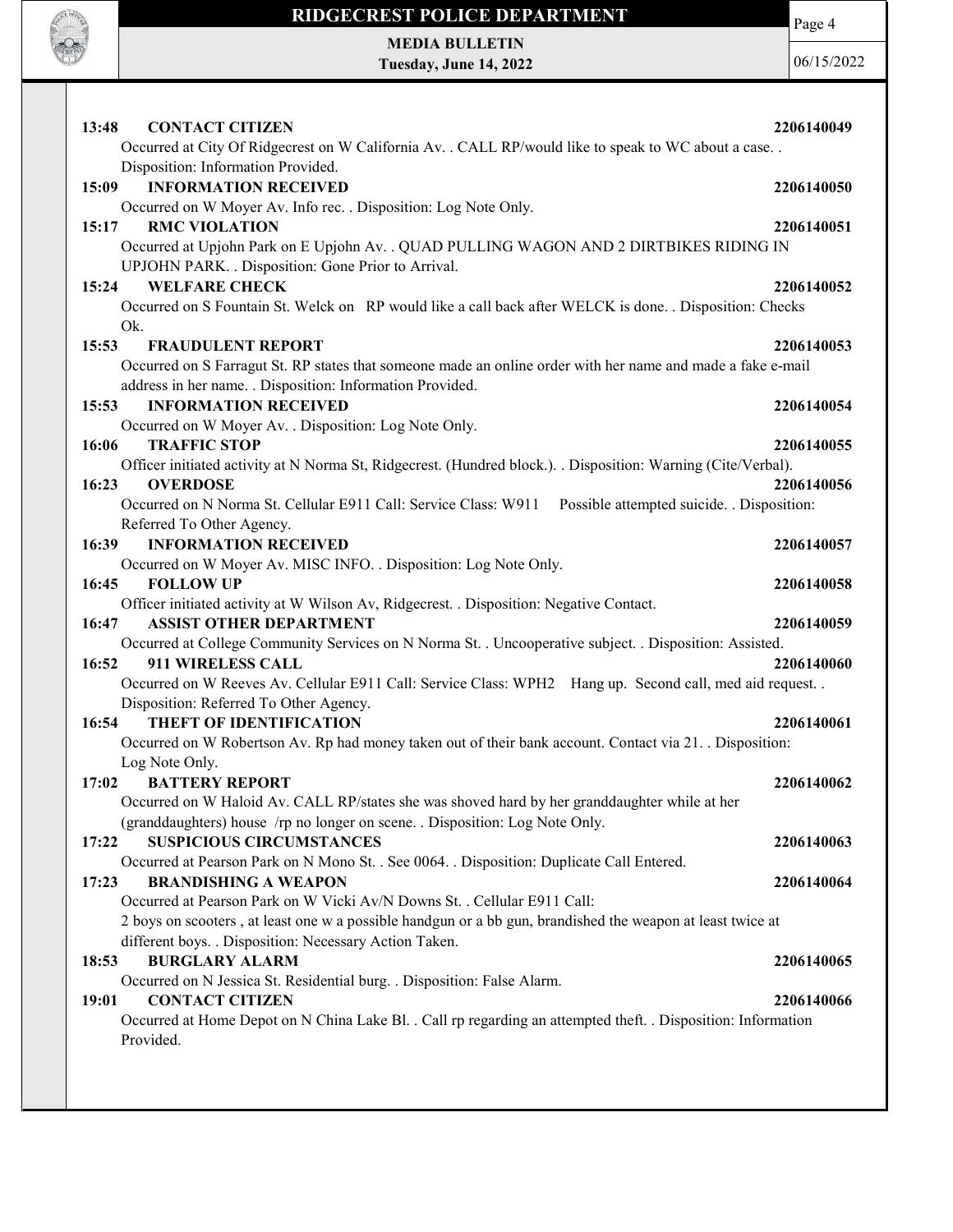

MEDIA BULLETIN Tuesday, June 14, 2022 Page 5 06/15/2022

| 19:27 | <b>BURGLARY ALARM</b>                                                                                               | 2206140067 |
|-------|---------------------------------------------------------------------------------------------------------------------|------------|
|       | Occurred at College Community Services on N Norma St. . Commercial burg. . Disposition: False Alarm.                |            |
| 19:29 | <b>CONTACT CITIZEN</b>                                                                                              | 2206140068 |
|       | Occurred at City Of Ridgecrest on W California Av. . Call rp. rp requesting to speak to P12 regarding a dog. .      |            |
|       | Disposition: Information Received.                                                                                  |            |
| 19:47 | <b>INFORMATION RECEIVED</b>                                                                                         | 2206140069 |
|       | Occurred on E White Oak Dr. Rp states there is a white Honda at the residence. . Disposition: Information           |            |
|       | Received.                                                                                                           |            |
| 20:16 | <b>UNAUTHORIZED USE OF ACCESS CARD</b>                                                                              | 2206140070 |
|       | Occurred on S Lakeland St. Call rp. rp states someone tried to use his card at Pony Espresso. rp went to            |            |
|       | location and when he asked who tried to use it they told him it was . subj then told the barista that he was        |            |
|       | going to go pull money out of the bank. . Disposition: Negative Contact.                                            |            |
| 20:17 | <b>SMOKE SIGHTED</b>                                                                                                | 2206140071 |
|       | Occurred on S Lenore St. (Hundred block.) Cellular E911 Call: Service Class: WPH2 smoke coming up above             |            |
|       | the house. . Disposition: Referred To Other Agency.                                                                 |            |
| 20:26 | <b>KEEP THE PEACE</b>                                                                                               | 2206140072 |
|       | Occurred on N Scott St. . Disposition: Necessary Action Taken.<br>PROPERTY DAMAGE ONLY TC                           |            |
| 20:31 |                                                                                                                     | 2206140073 |
| 20:41 | Occurred at N China Lake Bl/E French Av. 2 veh//no injuries//vehs out of roadway<br>RUNAWAY/OUT OF CONTROL JUVENILE | 2206140074 |
|       | Occurred on S Gemstone St. Cellular E911 Call: Service Class: WPH2 rp states her nephew is refusing to come         |            |
|       | back in the house and threw things in the house before he left. rp states he was last seen going down church        |            |
|       | Disposition: Necessary Action Taken.                                                                                |            |
| 21:08 | <b>EXTRA PATROL</b>                                                                                                 | 2206140075 |
|       | Occurred on N Capehart Ct. Rp requesting extra patrol every hour to make sure that ex husband is not near the       |            |
|       | residence. . Disposition: Checks Ok.                                                                                |            |
| 21:13 | <b>INFORMATION RECEIVED</b>                                                                                         | 2206140076 |
|       | Occurred on W Moyer Av. Misc info. . Disposition: Information Received.                                             |            |
| 21:18 | DRIVING UNDER THE INFLUENCE                                                                                         | 2206140077 |
|       | Occurred at S Richmond Rd/E Ridgecrest Bl. Cellular E911 Call: Lat:35.625148 Lon:-117.68873 Service Class:          |            |
|       | W911 rp states ex is following her in a white chevy flex. rp in silver chevy sonic rp going to turn right on clb.   |            |
|       | SA/Washington, Nehemiah 12/25/90 chgs/VC 23152(A); VC 23152(B); PC 273.6(A) booked CRF. . Disposition:              |            |
|       | Arrest Made.                                                                                                        |            |
| 21:39 | <b>INFORMATION</b>                                                                                                  | 2206140078 |
|       | Occurred on S Norma St. Rp requesting LEO of ex gf at his residence and not wanting to leave. rp stated that        |            |
|       | he did not want an officer at location just wanted it logged at this time. . Disposition: Log Note Only.            |            |
| 22:07 | 911 WIRELESS CALL                                                                                                   | 2206140079 |
|       | Occurred at City Of Ridgecrest on W California Av. . Cellular E911 Call: Service Class: WPH2 talking in             |            |
|       | background//unable to call back. . Disposition: Log Note Only.                                                      |            |
| 22:21 | <b>STOLEN VEHICLE REPORT</b>                                                                                        | 2206140080 |
|       | Occurred on N Sanders St. Cellular E911 Call: Service Class: WPH2 rp states he arrived home and his veh is          |            |
| 22:22 | not at his residence. . Disposition: Report Taken.<br><b>EXTRA PATROL</b>                                           | 2206140081 |
|       | Occurred on N Wayne St. Rp states a white focus with 4 people in the veh keep going in one way and out the          |            |
|       | other way yelling at people with flags in their yards. . Disposition: Checks Ok.                                    |            |
| 22:39 | <b>KEEP THE PEACE</b>                                                                                               | 2206140082 |
|       | Occurred on E California Av. Rp requesting KTP to retrieve truck keys. . Disposition: Information Provided.         |            |
|       |                                                                                                                     |            |
|       |                                                                                                                     |            |
|       |                                                                                                                     |            |